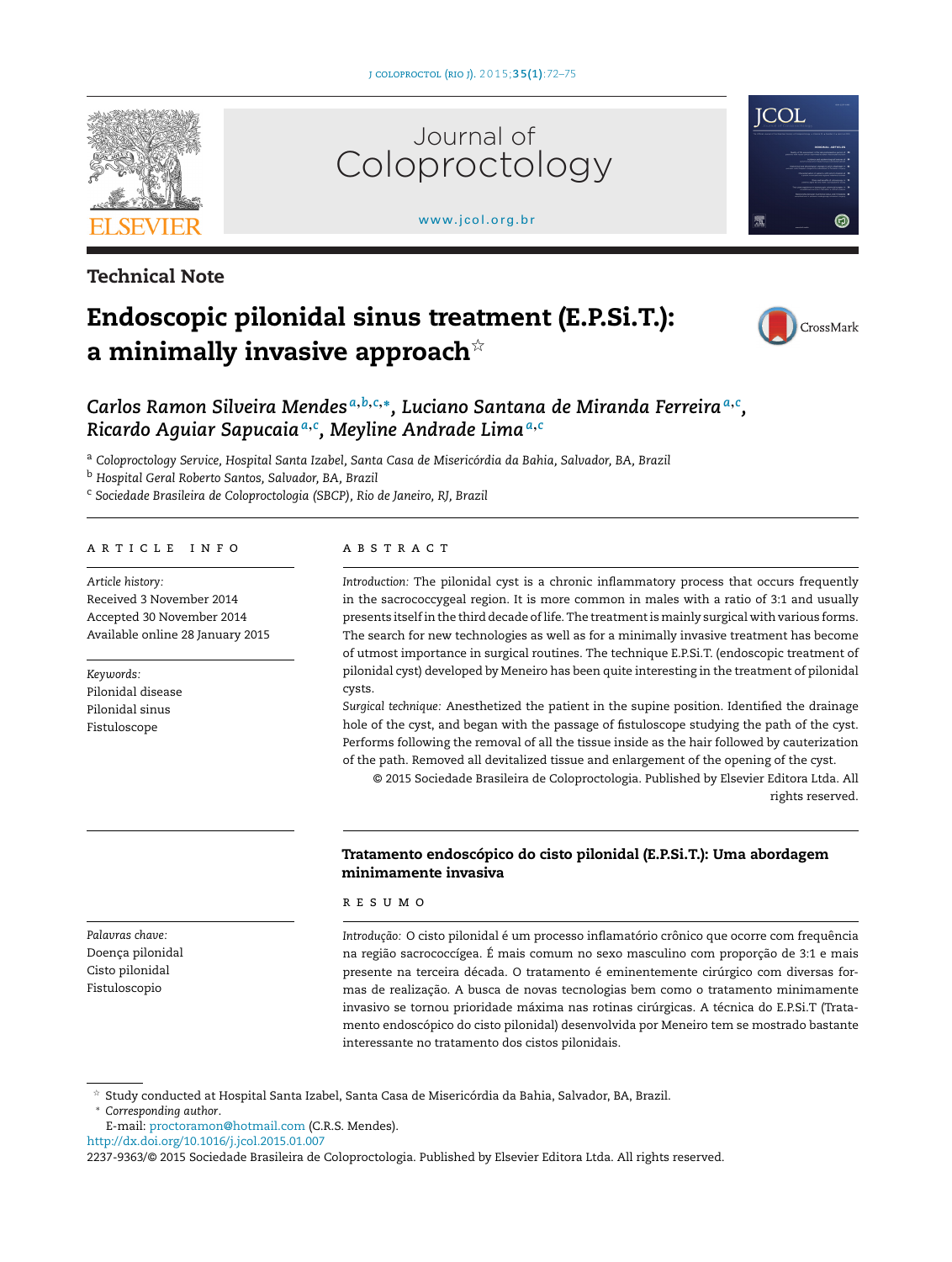*Técnica cirúrgica:* Paciente em decúbito dorsal sob anestesia. Identifica o orifício de drenagem do cisto, e inicia com a passagem do fistuloscópio estudando o trajeto do cisto. Realiza a seguir a remoção de todo o tecido no interior como os fios de cabelo seguido da cauterização do trajeto. Removido todo o tecido desvitalizado e ampliação da abertura do cisto.

© 2015 Sociedade Brasileira de Coloproctologia. Publicado por Elsevier Editora Ltda. Todos os direitos reservados.

# **Introduction**

Pilonidal cyst is a chronic inflammatory process that occurs with frequency in the sacrococcygeal region, usually associated with the presence of hair in this region. $1-6$  Its presentation is more common in males, with a ratio of 3:1, usually in the third decade of life. $7,8$ 

The methods used for pilonidal cyst treatment are eminently surgical. Several forms are described, such as incision and curettage and excision and flap rotation, as well as excision with second intention healing. $9-11$  These approaches are quite aggressive, resulting in a large wound that must be cared for. With the advent of new technologies and the pursuit for minimally invasive procedures, Meneiro described in 2013 an approach for endoscopic treatment of pilonidal cysts (E.P.Si.T.). $^{12}$  $^{12}$  $^{12}$  This procedure was developed after the use of a fistuloscope for anal fistulas,  $13,14$  being applied to this pathology.

The aim of this study is to describe the first report of this technique in Brazil, held by our team, in June 2014.

## **Surgical technique**

To perform the procedure, a spinal anesthesia is required; the patient is placed in a ventral recumbent position, with identification of the orifice of cyst drainage. The surgeon stands between the patient's legs and the video set is positioned to the left of the surgeon (Fig. 1). To perform the technique, a kit, which includes the fistuloscope (Karl Storz GmbH, Tuttlingen, Germany; Fig. 2), an obturator, an endobrush, a unipolar electrode and a grasping forceps, is used. The 18-cm length fistuloscope has an 8◦ angled eyepiece; the device has a diameter of 3.2 mm  $\times$  4.8 mm, being connected to an optical fiber and to a continuous irrigation system. After the passage of the fistuloscope through the cyst hole with infusion of 1% glycine



**Fig. 1 – Introduction of the fistuloscope.**

or mannitol, the surgeon searches the cyst, looking for accessory tracts as well as for abscesses. Once the obturator of the equipment is removed, the surgeon starts removing hair and devitalized tissues. After studying the cyst and finishing the tissue removal, the whole-tract cauterization stage begins. To that end, the surgeon uses the electrocautery connected to a power source to remove all granulation tissue present in the cyst cavity. Necrotic tissue is removed with brushing the cavity; with that, the whole tract is cleaned. At the end of the procedure, the surgeon creates an external opening to facilitate drainage of the cavity, and also to enlarge the initial hole (Fig. 3).

## **Discussion**

Pilonidal cyst is a very common disorder, with an estimated incidence of 26 cases per 100,000 people, affecting men three times more than women[.15](#page-2-0) Men are more affected thanks to



**Fig. 2 – Fistuloscope, Karl Storz GmbH (Tuttlingen, Germany).**



**Fig. 3 – Final aspect.**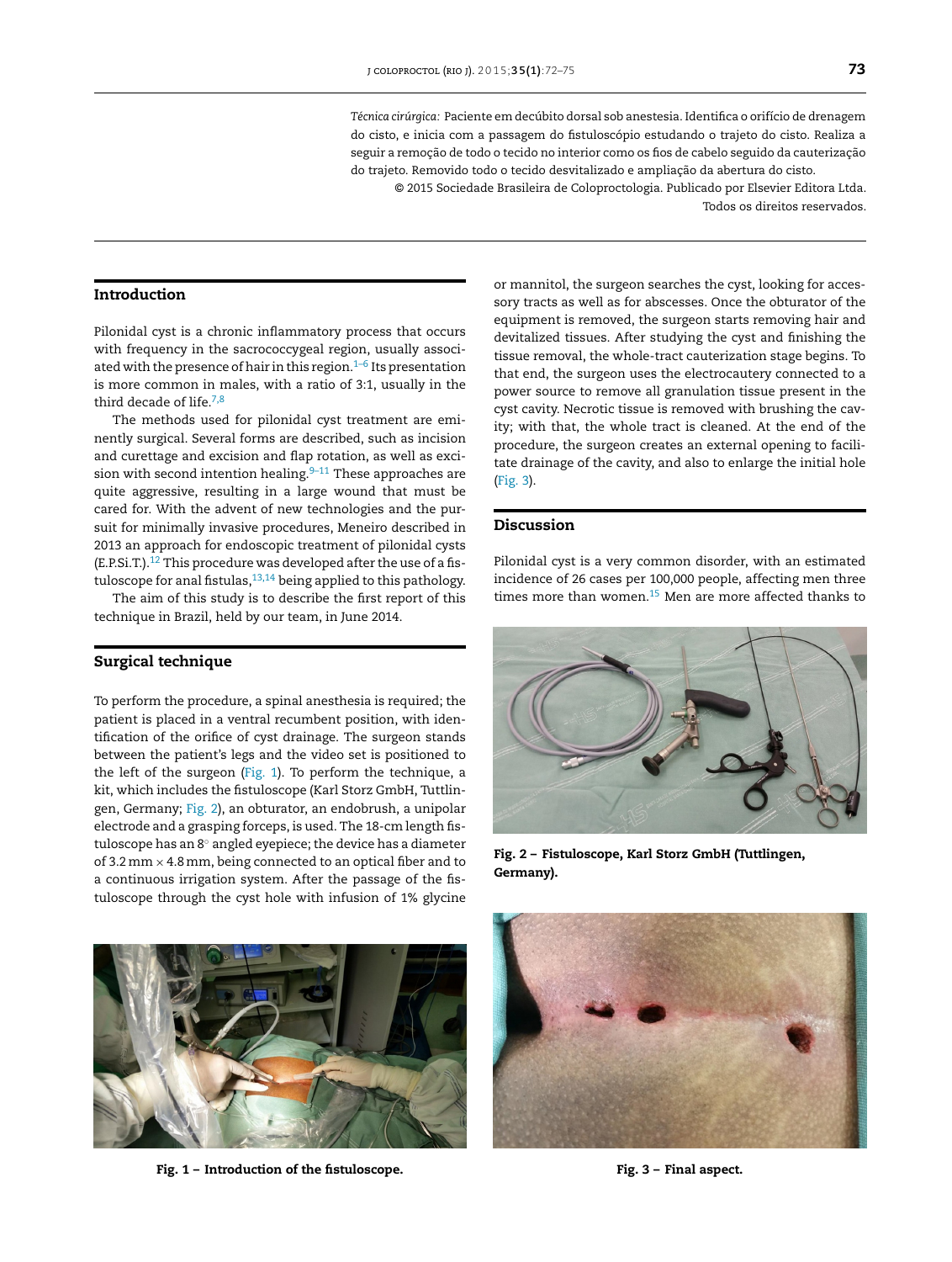<span id="page-2-0"></span>their natural hirsutism. The occurrence of a pilonidal cyst is also associated with obesity, sedentary lifestyle and local irritation or trauma. $16,17$  The treatment of pilonidal cyst is mainly surgical; there are various techniques described in the literature, e.g., incision and curettage, excision, techniques combined with plastic surgery with rotation flaps, marsupialization or fistulotomy.18 The ideal method should combine a smaller loss of tissue, minimal postoperative morbidity, cosmetic results, rapid return to work activities, low cost and low recurrence rate.<sup>19</sup> However, although numerous surgical methods have been described, none of them encompasses all of these characteristics.<sup>20</sup>

The main techniques used – incision and curettage and excision – result in large wounds, requiring local care and a delayed healing, as well as the possibility of local recurrence.

In an effort to minimize this drawback, various techniques have been described, e.g., flap rotation and the use of flaps; however, these techniques are not without complications, and wound infection (0.8–7.6%), seroma (1.5–5.2%), dehiscence (4.1%), flap necrosis (3%) and recurrence (1.2–4.9%) have been reported.[21–24](#page-3-0)

In 2013, Meinero et al. described a new technique for pilonidal cyst approach with the use of a fistuloscope. With this instrument and under direct vision, it is possible to destroy all granulation tissue and to remove the entire infected area of the cyst, leaving a small open wound for drainage. In their initial series of 11 patients, all subjects had their wounds healed within one month after surgery, with an average return to work in 3.5 days.

There was no recurrence in a 6-month follow-up period (ranging from 1 to 9 months). $12$ 

In 2014, Milone et al. published their series with this procedure in 27 patients, with a 12-month follow-up. All wounds healed within 15 days, with recurrence in only one patient, two months after surgery. These studies show that this is a very effective technique for the treatment of this disease.<sup>25</sup>

In this paper, we describe our experience with an initial case, using this technique in a 32-year-old male patient. The patient was placed in the prone position under spinal anesthesia and intravenous sedation. The fistula orifice was catheterized; then the fistuloscope was introduced, using a solution of glycine 1.5%. The tract of the cyst was identified and studied, with removal of hair inside the lesion. In sequence, the tract was cauterized, with removal of devitalized tissue; finally the drain orifice was enlarged. The patient has been followed up (to date, during 10 months), with good healing and no signs of recurrence.

# **Conclusion**

This is a minimally invasive procedure with little aggression to the tissues involved. Its great advantages are an early return to activity and a small surgical scar, with less pain/inconvenience to the patient. On the other hand, the technique has the disadvantage of the availability of a fistuloscope kit for performing the procedure.

# **Conflicts of interest**

The authors declare no conflicts of interest.

#### r e f e r enc e s

- 1. [Bendewald](http://refhub.elsevier.com/S2237-9363(15)00010-6/sbref0130) [FP,](http://refhub.elsevier.com/S2237-9363(15)00010-6/sbref0130) [Cima](http://refhub.elsevier.com/S2237-9363(15)00010-6/sbref0130) [RR.](http://refhub.elsevier.com/S2237-9363(15)00010-6/sbref0130) [Pilonidal](http://refhub.elsevier.com/S2237-9363(15)00010-6/sbref0130) [disease.](http://refhub.elsevier.com/S2237-9363(15)00010-6/sbref0130) [Clin](http://refhub.elsevier.com/S2237-9363(15)00010-6/sbref0130) [Colon](http://refhub.elsevier.com/S2237-9363(15)00010-6/sbref0130) [Rectal](http://refhub.elsevier.com/S2237-9363(15)00010-6/sbref0130) [Surg.](http://refhub.elsevier.com/S2237-9363(15)00010-6/sbref0130) [2007;20:86](http://refhub.elsevier.com/S2237-9363(15)00010-6/sbref0130)–[95.](http://refhub.elsevier.com/S2237-9363(15)00010-6/sbref0130)
- 2. [Buczacki](http://refhub.elsevier.com/S2237-9363(15)00010-6/sbref0135) [S,](http://refhub.elsevier.com/S2237-9363(15)00010-6/sbref0135) [Drage](http://refhub.elsevier.com/S2237-9363(15)00010-6/sbref0135) [M,](http://refhub.elsevier.com/S2237-9363(15)00010-6/sbref0135) [Wells](http://refhub.elsevier.com/S2237-9363(15)00010-6/sbref0135) [A,](http://refhub.elsevier.com/S2237-9363(15)00010-6/sbref0135) [Guy](http://refhub.elsevier.com/S2237-9363(15)00010-6/sbref0135) [R.](http://refhub.elsevier.com/S2237-9363(15)00010-6/sbref0135) [Sacrococcygeal](http://refhub.elsevier.com/S2237-9363(15)00010-6/sbref0135) [pilonidal](http://refhub.elsevier.com/S2237-9363(15)00010-6/sbref0135) [sinus](http://refhub.elsevier.com/S2237-9363(15)00010-6/sbref0135) [disease.](http://refhub.elsevier.com/S2237-9363(15)00010-6/sbref0135) [Colorectal](http://refhub.elsevier.com/S2237-9363(15)00010-6/sbref0135) [Dis.](http://refhub.elsevier.com/S2237-9363(15)00010-6/sbref0135) [2009;11:657.](http://refhub.elsevier.com/S2237-9363(15)00010-6/sbref0135)
- 3. [Balsamo](http://refhub.elsevier.com/S2237-9363(15)00010-6/sbref0140) [F,](http://refhub.elsevier.com/S2237-9363(15)00010-6/sbref0140) [Borges](http://refhub.elsevier.com/S2237-9363(15)00010-6/sbref0140) [AMP,](http://refhub.elsevier.com/S2237-9363(15)00010-6/sbref0140) [Formiga](http://refhub.elsevier.com/S2237-9363(15)00010-6/sbref0140) [GJS.](http://refhub.elsevier.com/S2237-9363(15)00010-6/sbref0140) [Cisto](http://refhub.elsevier.com/S2237-9363(15)00010-6/sbref0140) [pilonidal](http://refhub.elsevier.com/S2237-9363(15)00010-6/sbref0140) [sacrococcígeo:](http://refhub.elsevier.com/S2237-9363(15)00010-6/sbref0140) [resultados](http://refhub.elsevier.com/S2237-9363(15)00010-6/sbref0140) [do](http://refhub.elsevier.com/S2237-9363(15)00010-6/sbref0140) [tratamento](http://refhub.elsevier.com/S2237-9363(15)00010-6/sbref0140) [cirúrgico](http://refhub.elsevier.com/S2237-9363(15)00010-6/sbref0140) [com](http://refhub.elsevier.com/S2237-9363(15)00010-6/sbref0140) [incisão](http://refhub.elsevier.com/S2237-9363(15)00010-6/sbref0140) [e](http://refhub.elsevier.com/S2237-9363(15)00010-6/sbref0140) [curetagem.](http://refhub.elsevier.com/S2237-9363(15)00010-6/sbref0140) [Rev](http://refhub.elsevier.com/S2237-9363(15)00010-6/sbref0140) [Bras](http://refhub.elsevier.com/S2237-9363(15)00010-6/sbref0140) [Coloproct.](http://refhub.elsevier.com/S2237-9363(15)00010-6/sbref0140) [2009;29:325](http://refhub.elsevier.com/S2237-9363(15)00010-6/sbref0140)–[8.](http://refhub.elsevier.com/S2237-9363(15)00010-6/sbref0140)
- 4. Ekçi [B,](http://refhub.elsevier.com/S2237-9363(15)00010-6/sbref0145) Gökçe [O.](http://refhub.elsevier.com/S2237-9363(15)00010-6/sbref0145) [A](http://refhub.elsevier.com/S2237-9363(15)00010-6/sbref0145) [new](http://refhub.elsevier.com/S2237-9363(15)00010-6/sbref0145) [flap](http://refhub.elsevier.com/S2237-9363(15)00010-6/sbref0145) [technique](http://refhub.elsevier.com/S2237-9363(15)00010-6/sbref0145) [to](http://refhub.elsevier.com/S2237-9363(15)00010-6/sbref0145) [treat](http://refhub.elsevier.com/S2237-9363(15)00010-6/sbref0145) [pilonidal](http://refhub.elsevier.com/S2237-9363(15)00010-6/sbref0145) [sinus.](http://refhub.elsevier.com/S2237-9363(15)00010-6/sbref0145) [Tech](http://refhub.elsevier.com/S2237-9363(15)00010-6/sbref0145) [Coloproctol.](http://refhub.elsevier.com/S2237-9363(15)00010-6/sbref0145) [2009;13:205](http://refhub.elsevier.com/S2237-9363(15)00010-6/sbref0145)–[9.](http://refhub.elsevier.com/S2237-9363(15)00010-6/sbref0145)
- 5. [Sit](http://refhub.elsevier.com/S2237-9363(15)00010-6/sbref0150) [M,](http://refhub.elsevier.com/S2237-9363(15)00010-6/sbref0150) [Aktas](http://refhub.elsevier.com/S2237-9363(15)00010-6/sbref0150) [G,](http://refhub.elsevier.com/S2237-9363(15)00010-6/sbref0150) [Yilmaz](http://refhub.elsevier.com/S2237-9363(15)00010-6/sbref0150) [EE.](http://refhub.elsevier.com/S2237-9363(15)00010-6/sbref0150) [Comparison](http://refhub.elsevier.com/S2237-9363(15)00010-6/sbref0150) [of](http://refhub.elsevier.com/S2237-9363(15)00010-6/sbref0150) [the](http://refhub.elsevier.com/S2237-9363(15)00010-6/sbref0150) [three](http://refhub.elsevier.com/S2237-9363(15)00010-6/sbref0150) [surgical](http://refhub.elsevier.com/S2237-9363(15)00010-6/sbref0150) [flap](http://refhub.elsevier.com/S2237-9363(15)00010-6/sbref0150) [techniques](http://refhub.elsevier.com/S2237-9363(15)00010-6/sbref0150) [in](http://refhub.elsevier.com/S2237-9363(15)00010-6/sbref0150) [pilonidal](http://refhub.elsevier.com/S2237-9363(15)00010-6/sbref0150) [sinus](http://refhub.elsevier.com/S2237-9363(15)00010-6/sbref0150) [surgery.](http://refhub.elsevier.com/S2237-9363(15)00010-6/sbref0150) [Am](http://refhub.elsevier.com/S2237-9363(15)00010-6/sbref0150) [Surg.](http://refhub.elsevier.com/S2237-9363(15)00010-6/sbref0150) [2013;79:1263–8.](http://refhub.elsevier.com/S2237-9363(15)00010-6/sbref0150)
- 6. [Parades](http://refhub.elsevier.com/S2237-9363(15)00010-6/sbref0155) [V,](http://refhub.elsevier.com/S2237-9363(15)00010-6/sbref0155) [Bouchard](http://refhub.elsevier.com/S2237-9363(15)00010-6/sbref0155) [D,](http://refhub.elsevier.com/S2237-9363(15)00010-6/sbref0155) [Janier](http://refhub.elsevier.com/S2237-9363(15)00010-6/sbref0155) [M,](http://refhub.elsevier.com/S2237-9363(15)00010-6/sbref0155) [Berger](http://refhub.elsevier.com/S2237-9363(15)00010-6/sbref0155) [A.](http://refhub.elsevier.com/S2237-9363(15)00010-6/sbref0155) [Pilonidal](http://refhub.elsevier.com/S2237-9363(15)00010-6/sbref0155) [sinus](http://refhub.elsevier.com/S2237-9363(15)00010-6/sbref0155) [disease.](http://refhub.elsevier.com/S2237-9363(15)00010-6/sbref0155) [J](http://refhub.elsevier.com/S2237-9363(15)00010-6/sbref0155) [Visc](http://refhub.elsevier.com/S2237-9363(15)00010-6/sbref0155) [Surg.](http://refhub.elsevier.com/S2237-9363(15)00010-6/sbref0155) [2013;150:237–47.](http://refhub.elsevier.com/S2237-9363(15)00010-6/sbref0155)
- 7. [Majeski](http://refhub.elsevier.com/S2237-9363(15)00010-6/sbref0160) [J,](http://refhub.elsevier.com/S2237-9363(15)00010-6/sbref0160) [Stroud](http://refhub.elsevier.com/S2237-9363(15)00010-6/sbref0160) [J.](http://refhub.elsevier.com/S2237-9363(15)00010-6/sbref0160) [Sacrococcygeal](http://refhub.elsevier.com/S2237-9363(15)00010-6/sbref0160) [pilonidal](http://refhub.elsevier.com/S2237-9363(15)00010-6/sbref0160) [disease.](http://refhub.elsevier.com/S2237-9363(15)00010-6/sbref0160) [Int](http://refhub.elsevier.com/S2237-9363(15)00010-6/sbref0160) [Surg.](http://refhub.elsevier.com/S2237-9363(15)00010-6/sbref0160) [2011;96:144–7.](http://refhub.elsevier.com/S2237-9363(15)00010-6/sbref0160)
- 8. [Muzi](http://refhub.elsevier.com/S2237-9363(15)00010-6/sbref0165) [MG,](http://refhub.elsevier.com/S2237-9363(15)00010-6/sbref0165) [Maglio](http://refhub.elsevier.com/S2237-9363(15)00010-6/sbref0165) [R,](http://refhub.elsevier.com/S2237-9363(15)00010-6/sbref0165) [Milito](http://refhub.elsevier.com/S2237-9363(15)00010-6/sbref0165) [G,](http://refhub.elsevier.com/S2237-9363(15)00010-6/sbref0165) [Nigro](http://refhub.elsevier.com/S2237-9363(15)00010-6/sbref0165) [C,](http://refhub.elsevier.com/S2237-9363(15)00010-6/sbref0165) [Ciangola](http://refhub.elsevier.com/S2237-9363(15)00010-6/sbref0165) [I,](http://refhub.elsevier.com/S2237-9363(15)00010-6/sbref0165) [Bernagozzi](http://refhub.elsevier.com/S2237-9363(15)00010-6/sbref0165) [B,](http://refhub.elsevier.com/S2237-9363(15)00010-6/sbref0165) [et](http://refhub.elsevier.com/S2237-9363(15)00010-6/sbref0165) [al.](http://refhub.elsevier.com/S2237-9363(15)00010-6/sbref0165) [Long-term](http://refhub.elsevier.com/S2237-9363(15)00010-6/sbref0165) [results](http://refhub.elsevier.com/S2237-9363(15)00010-6/sbref0165) [of](http://refhub.elsevier.com/S2237-9363(15)00010-6/sbref0165) [pilonidal](http://refhub.elsevier.com/S2237-9363(15)00010-6/sbref0165) [sinus](http://refhub.elsevier.com/S2237-9363(15)00010-6/sbref0165) [disease](http://refhub.elsevier.com/S2237-9363(15)00010-6/sbref0165) [with](http://refhub.elsevier.com/S2237-9363(15)00010-6/sbref0165) [modified](http://refhub.elsevier.com/S2237-9363(15)00010-6/sbref0165) [primary](http://refhub.elsevier.com/S2237-9363(15)00010-6/sbref0165) [closure:](http://refhub.elsevier.com/S2237-9363(15)00010-6/sbref0165) [new](http://refhub.elsevier.com/S2237-9363(15)00010-6/sbref0165) [technique](http://refhub.elsevier.com/S2237-9363(15)00010-6/sbref0165) [on](http://refhub.elsevier.com/S2237-9363(15)00010-6/sbref0165) [450](http://refhub.elsevier.com/S2237-9363(15)00010-6/sbref0165) [patients.](http://refhub.elsevier.com/S2237-9363(15)00010-6/sbref0165) [Am](http://refhub.elsevier.com/S2237-9363(15)00010-6/sbref0165) [Surg.](http://refhub.elsevier.com/S2237-9363(15)00010-6/sbref0165) [2014;80:484–8.](http://refhub.elsevier.com/S2237-9363(15)00010-6/sbref0165)
- 9. [Corsi](http://refhub.elsevier.com/S2237-9363(15)00010-6/sbref0170) [P,](http://refhub.elsevier.com/S2237-9363(15)00010-6/sbref0170) [Corsi](http://refhub.elsevier.com/S2237-9363(15)00010-6/sbref0170) [R,](http://refhub.elsevier.com/S2237-9363(15)00010-6/sbref0170) [Moura](http://refhub.elsevier.com/S2237-9363(15)00010-6/sbref0170) [L,](http://refhub.elsevier.com/S2237-9363(15)00010-6/sbref0170) [Guerreiro](http://refhub.elsevier.com/S2237-9363(15)00010-6/sbref0170) [T.](http://refhub.elsevier.com/S2237-9363(15)00010-6/sbref0170) [Vasconcellos](http://refhub.elsevier.com/S2237-9363(15)00010-6/sbref0170) [Tratamento](http://refhub.elsevier.com/S2237-9363(15)00010-6/sbref0170) [cirúrgico](http://refhub.elsevier.com/S2237-9363(15)00010-6/sbref0170) [do](http://refhub.elsevier.com/S2237-9363(15)00010-6/sbref0170) [cisto](http://refhub.elsevier.com/S2237-9363(15)00010-6/sbref0170) [pilonidal](http://refhub.elsevier.com/S2237-9363(15)00010-6/sbref0170) [através](http://refhub.elsevier.com/S2237-9363(15)00010-6/sbref0170) [de](http://refhub.elsevier.com/S2237-9363(15)00010-6/sbref0170) r[e](http://refhub.elsevier.com/S2237-9363(15)00010-6/sbref0170)ssecção e [fechamento](http://refhub.elsevier.com/S2237-9363(15)00010-6/sbref0170) [primário](http://refhub.elsevier.com/S2237-9363(15)00010-6/sbref0170) [com](http://refhub.elsevier.com/S2237-9363(15)00010-6/sbref0170) [retalho](http://refhub.elsevier.com/S2237-9363(15)00010-6/sbref0170) [cutâneo.](http://refhub.elsevier.com/S2237-9363(15)00010-6/sbref0170) [Rev](http://refhub.elsevier.com/S2237-9363(15)00010-6/sbref0170) [Bras](http://refhub.elsevier.com/S2237-9363(15)00010-6/sbref0170) [Coloproct.](http://refhub.elsevier.com/S2237-9363(15)00010-6/sbref0170) [2004;24:203](http://refhub.elsevier.com/S2237-9363(15)00010-6/sbref0170)–[7.](http://refhub.elsevier.com/S2237-9363(15)00010-6/sbref0170)
- 10. [Horwood](http://refhub.elsevier.com/S2237-9363(15)00010-6/sbref0175) [J,](http://refhub.elsevier.com/S2237-9363(15)00010-6/sbref0175) [Hanratty](http://refhub.elsevier.com/S2237-9363(15)00010-6/sbref0175) [D,](http://refhub.elsevier.com/S2237-9363(15)00010-6/sbref0175) [Chandran](http://refhub.elsevier.com/S2237-9363(15)00010-6/sbref0175) [P,](http://refhub.elsevier.com/S2237-9363(15)00010-6/sbref0175) [Billings](http://refhub.elsevier.com/S2237-9363(15)00010-6/sbref0175) [P.](http://refhub.elsevier.com/S2237-9363(15)00010-6/sbref0175) [Primary](http://refhub.elsevier.com/S2237-9363(15)00010-6/sbref0175) [clousure](http://refhub.elsevier.com/S2237-9363(15)00010-6/sbref0175) [or](http://refhub.elsevier.com/S2237-9363(15)00010-6/sbref0175) [rhomboid](http://refhub.elsevier.com/S2237-9363(15)00010-6/sbref0175) [excision](http://refhub.elsevier.com/S2237-9363(15)00010-6/sbref0175) [and](http://refhub.elsevier.com/S2237-9363(15)00010-6/sbref0175) [Limberg](http://refhub.elsevier.com/S2237-9363(15)00010-6/sbref0175) [flap](http://refhub.elsevier.com/S2237-9363(15)00010-6/sbref0175) [for](http://refhub.elsevier.com/S2237-9363(15)00010-6/sbref0175) [the](http://refhub.elsevier.com/S2237-9363(15)00010-6/sbref0175) [management](http://refhub.elsevier.com/S2237-9363(15)00010-6/sbref0175) [of](http://refhub.elsevier.com/S2237-9363(15)00010-6/sbref0175) [primary](http://refhub.elsevier.com/S2237-9363(15)00010-6/sbref0175) [sacrococcygeal](http://refhub.elsevier.com/S2237-9363(15)00010-6/sbref0175) [pilonidal](http://refhub.elsevier.com/S2237-9363(15)00010-6/sbref0175) [disease?](http://refhub.elsevier.com/S2237-9363(15)00010-6/sbref0175) [A](http://refhub.elsevier.com/S2237-9363(15)00010-6/sbref0175) [meta-analysis](http://refhub.elsevier.com/S2237-9363(15)00010-6/sbref0175) [of](http://refhub.elsevier.com/S2237-9363(15)00010-6/sbref0175) [randomized](http://refhub.elsevier.com/S2237-9363(15)00010-6/sbref0175) [controlled](http://refhub.elsevier.com/S2237-9363(15)00010-6/sbref0175) [trials.](http://refhub.elsevier.com/S2237-9363(15)00010-6/sbref0175) [Colorectal](http://refhub.elsevier.com/S2237-9363(15)00010-6/sbref0175) [Dis.](http://refhub.elsevier.com/S2237-9363(15)00010-6/sbref0175) [2012;14:143](http://refhub.elsevier.com/S2237-9363(15)00010-6/sbref0175)–[51.](http://refhub.elsevier.com/S2237-9363(15)00010-6/sbref0175)
- 11. [Mahdy](http://refhub.elsevier.com/S2237-9363(15)00010-6/sbref0180) [T.](http://refhub.elsevier.com/S2237-9363(15)00010-6/sbref0180) [Surgical](http://refhub.elsevier.com/S2237-9363(15)00010-6/sbref0180) [treatment](http://refhub.elsevier.com/S2237-9363(15)00010-6/sbref0180) [of](http://refhub.elsevier.com/S2237-9363(15)00010-6/sbref0180) [the](http://refhub.elsevier.com/S2237-9363(15)00010-6/sbref0180) [pilonidal](http://refhub.elsevier.com/S2237-9363(15)00010-6/sbref0180) [disease:](http://refhub.elsevier.com/S2237-9363(15)00010-6/sbref0180) [primary](http://refhub.elsevier.com/S2237-9363(15)00010-6/sbref0180) [closure](http://refhub.elsevier.com/S2237-9363(15)00010-6/sbref0180) [or](http://refhub.elsevier.com/S2237-9363(15)00010-6/sbref0180) [flap](http://refhub.elsevier.com/S2237-9363(15)00010-6/sbref0180) [reconstruction](http://refhub.elsevier.com/S2237-9363(15)00010-6/sbref0180) [after](http://refhub.elsevier.com/S2237-9363(15)00010-6/sbref0180) [excision.](http://refhub.elsevier.com/S2237-9363(15)00010-6/sbref0180) [Dis](http://refhub.elsevier.com/S2237-9363(15)00010-6/sbref0180) [Colon](http://refhub.elsevier.com/S2237-9363(15)00010-6/sbref0180) [Rectum.](http://refhub.elsevier.com/S2237-9363(15)00010-6/sbref0180) [2008;51:1816](http://refhub.elsevier.com/S2237-9363(15)00010-6/sbref0180)–[22.](http://refhub.elsevier.com/S2237-9363(15)00010-6/sbref0180)
- 12. [Meneiro](http://refhub.elsevier.com/S2237-9363(15)00010-6/sbref0185) [P,](http://refhub.elsevier.com/S2237-9363(15)00010-6/sbref0185) [Mori](http://refhub.elsevier.com/S2237-9363(15)00010-6/sbref0185) [L,](http://refhub.elsevier.com/S2237-9363(15)00010-6/sbref0185) [Gasloli](http://refhub.elsevier.com/S2237-9363(15)00010-6/sbref0185) [G.](http://refhub.elsevier.com/S2237-9363(15)00010-6/sbref0185) [Endosopic](http://refhub.elsevier.com/S2237-9363(15)00010-6/sbref0185) [pilonidal](http://refhub.elsevier.com/S2237-9363(15)00010-6/sbref0185) [sinus](http://refhub.elsevier.com/S2237-9363(15)00010-6/sbref0185) [treatment](http://refhub.elsevier.com/S2237-9363(15)00010-6/sbref0185) [\(E.P.Si.T.\).](http://refhub.elsevier.com/S2237-9363(15)00010-6/sbref0185) [Tech](http://refhub.elsevier.com/S2237-9363(15)00010-6/sbref0185) [Coloproctol.](http://refhub.elsevier.com/S2237-9363(15)00010-6/sbref0185) [2014;8:389](http://refhub.elsevier.com/S2237-9363(15)00010-6/sbref0185)–[92.](http://refhub.elsevier.com/S2237-9363(15)00010-6/sbref0185)
- 13. [Mendes](http://refhub.elsevier.com/S2237-9363(15)00010-6/sbref0190) [CRS,](http://refhub.elsevier.com/S2237-9363(15)00010-6/sbref0190) [Ferreira](http://refhub.elsevier.com/S2237-9363(15)00010-6/sbref0190) [LSM,](http://refhub.elsevier.com/S2237-9363(15)00010-6/sbref0190) [Sapucaia](http://refhub.elsevier.com/S2237-9363(15)00010-6/sbref0190) [RA,](http://refhub.elsevier.com/S2237-9363(15)00010-6/sbref0190) [Lima](http://refhub.elsevier.com/S2237-9363(15)00010-6/sbref0190) [MA,](http://refhub.elsevier.com/S2237-9363(15)00010-6/sbref0190) [Araujo](http://refhub.elsevier.com/S2237-9363(15)00010-6/sbref0190) [SEA.](http://refhub.elsevier.com/S2237-9363(15)00010-6/sbref0190) [VAAFT](http://refhub.elsevier.com/S2237-9363(15)00010-6/sbref0190) – [Videoassisted](http://refhub.elsevier.com/S2237-9363(15)00010-6/sbref0190) [anal](http://refhub.elsevier.com/S2237-9363(15)00010-6/sbref0190) [fistula](http://refhub.elsevier.com/S2237-9363(15)00010-6/sbref0190) [treatment:](http://refhub.elsevier.com/S2237-9363(15)00010-6/sbref0190) [a](http://refhub.elsevier.com/S2237-9363(15)00010-6/sbref0190) [new](http://refhub.elsevier.com/S2237-9363(15)00010-6/sbref0190) [approach](http://refhub.elsevier.com/S2237-9363(15)00010-6/sbref0190) [for](http://refhub.elsevier.com/S2237-9363(15)00010-6/sbref0190) [anal](http://refhub.elsevier.com/S2237-9363(15)00010-6/sbref0190) [fistula.](http://refhub.elsevier.com/S2237-9363(15)00010-6/sbref0190) [J](http://refhub.elsevier.com/S2237-9363(15)00010-6/sbref0190) [Coloproctol.](http://refhub.elsevier.com/S2237-9363(15)00010-6/sbref0190) [2014;34:62–4.](http://refhub.elsevier.com/S2237-9363(15)00010-6/sbref0190)
- 14. [Mendes](http://refhub.elsevier.com/S2237-9363(15)00010-6/sbref0195) [CR,](http://refhub.elsevier.com/S2237-9363(15)00010-6/sbref0195) [Ferreira](http://refhub.elsevier.com/S2237-9363(15)00010-6/sbref0195) [LS,](http://refhub.elsevier.com/S2237-9363(15)00010-6/sbref0195) [Sapucaia](http://refhub.elsevier.com/S2237-9363(15)00010-6/sbref0195) [RA,](http://refhub.elsevier.com/S2237-9363(15)00010-6/sbref0195) [Lima](http://refhub.elsevier.com/S2237-9363(15)00010-6/sbref0195) [MA,](http://refhub.elsevier.com/S2237-9363(15)00010-6/sbref0195) [Araujo](http://refhub.elsevier.com/S2237-9363(15)00010-6/sbref0195) [SE.](http://refhub.elsevier.com/S2237-9363(15)00010-6/sbref0195) [Video-assisted](http://refhub.elsevier.com/S2237-9363(15)00010-6/sbref0195) [anal](http://refhub.elsevier.com/S2237-9363(15)00010-6/sbref0195) [fistula](http://refhub.elsevier.com/S2237-9363(15)00010-6/sbref0195) [treatment:](http://refhub.elsevier.com/S2237-9363(15)00010-6/sbref0195) [technical](http://refhub.elsevier.com/S2237-9363(15)00010-6/sbref0195) [considerations](http://refhub.elsevier.com/S2237-9363(15)00010-6/sbref0195) [and](http://refhub.elsevier.com/S2237-9363(15)00010-6/sbref0195) [preliminary](http://refhub.elsevier.com/S2237-9363(15)00010-6/sbref0195) [results](http://refhub.elsevier.com/S2237-9363(15)00010-6/sbref0195) [of](http://refhub.elsevier.com/S2237-9363(15)00010-6/sbref0195) [the](http://refhub.elsevier.com/S2237-9363(15)00010-6/sbref0195) [first](http://refhub.elsevier.com/S2237-9363(15)00010-6/sbref0195) [Brazilian](http://refhub.elsevier.com/S2237-9363(15)00010-6/sbref0195) [experience.](http://refhub.elsevier.com/S2237-9363(15)00010-6/sbref0195) [Arq](http://refhub.elsevier.com/S2237-9363(15)00010-6/sbref0195) [Bras](http://refhub.elsevier.com/S2237-9363(15)00010-6/sbref0195) [Cir](http://refhub.elsevier.com/S2237-9363(15)00010-6/sbref0195) [Dig.](http://refhub.elsevier.com/S2237-9363(15)00010-6/sbref0195) [2014;27:77–81.](http://refhub.elsevier.com/S2237-9363(15)00010-6/sbref0195)
- 15. [Blendewald](http://refhub.elsevier.com/S2237-9363(15)00010-6/sbref0200) [FP,](http://refhub.elsevier.com/S2237-9363(15)00010-6/sbref0200) [Cima](http://refhub.elsevier.com/S2237-9363(15)00010-6/sbref0200) [RR.](http://refhub.elsevier.com/S2237-9363(15)00010-6/sbref0200) [Pilonidal](http://refhub.elsevier.com/S2237-9363(15)00010-6/sbref0200) [disease.](http://refhub.elsevier.com/S2237-9363(15)00010-6/sbref0200) [Clin](http://refhub.elsevier.com/S2237-9363(15)00010-6/sbref0200) [Colon](http://refhub.elsevier.com/S2237-9363(15)00010-6/sbref0200) [Rectal](http://refhub.elsevier.com/S2237-9363(15)00010-6/sbref0200) [Surg.](http://refhub.elsevier.com/S2237-9363(15)00010-6/sbref0200) [2007;20:86–95.](http://refhub.elsevier.com/S2237-9363(15)00010-6/sbref0200)
- 16. [Bascom](http://refhub.elsevier.com/S2237-9363(15)00010-6/sbref0205) [J.](http://refhub.elsevier.com/S2237-9363(15)00010-6/sbref0205) [Surgical](http://refhub.elsevier.com/S2237-9363(15)00010-6/sbref0205) [treatment](http://refhub.elsevier.com/S2237-9363(15)00010-6/sbref0205) [of](http://refhub.elsevier.com/S2237-9363(15)00010-6/sbref0205) [pilonidal](http://refhub.elsevier.com/S2237-9363(15)00010-6/sbref0205) [disease.](http://refhub.elsevier.com/S2237-9363(15)00010-6/sbref0205) [BMJ.](http://refhub.elsevier.com/S2237-9363(15)00010-6/sbref0205) [2008;336:842–3.](http://refhub.elsevier.com/S2237-9363(15)00010-6/sbref0205)
- 17. [Menzel](http://refhub.elsevier.com/S2237-9363(15)00010-6/sbref0210) [T,](http://refhub.elsevier.com/S2237-9363(15)00010-6/sbref0210) [Dorner](http://refhub.elsevier.com/S2237-9363(15)00010-6/sbref0210) [A,](http://refhub.elsevier.com/S2237-9363(15)00010-6/sbref0210) [Cramer](http://refhub.elsevier.com/S2237-9363(15)00010-6/sbref0210) [J.](http://refhub.elsevier.com/S2237-9363(15)00010-6/sbref0210) [Excision](http://refhub.elsevier.com/S2237-9363(15)00010-6/sbref0210) [and](http://refhub.elsevier.com/S2237-9363(15)00010-6/sbref0210) [open](http://refhub.elsevier.com/S2237-9363(15)00010-6/sbref0210) [wound](http://refhub.elsevier.com/S2237-9363(15)00010-6/sbref0210) [treatment](http://refhub.elsevier.com/S2237-9363(15)00010-6/sbref0210) [of](http://refhub.elsevier.com/S2237-9363(15)00010-6/sbref0210) [pilonidal](http://refhub.elsevier.com/S2237-9363(15)00010-6/sbref0210) [sinus.](http://refhub.elsevier.com/S2237-9363(15)00010-6/sbref0210) [Rate](http://refhub.elsevier.com/S2237-9363(15)00010-6/sbref0210) [of](http://refhub.elsevier.com/S2237-9363(15)00010-6/sbref0210) [recurrence](http://refhub.elsevier.com/S2237-9363(15)00010-6/sbref0210) [and](http://refhub.elsevier.com/S2237-9363(15)00010-6/sbref0210) [duration](http://refhub.elsevier.com/S2237-9363(15)00010-6/sbref0210) [of](http://refhub.elsevier.com/S2237-9363(15)00010-6/sbref0210) [work](http://refhub.elsevier.com/S2237-9363(15)00010-6/sbref0210) [incapacity.](http://refhub.elsevier.com/S2237-9363(15)00010-6/sbref0210) [Dtsch](http://refhub.elsevier.com/S2237-9363(15)00010-6/sbref0210) [Med](http://refhub.elsevier.com/S2237-9363(15)00010-6/sbref0210) [Wochenschr.](http://refhub.elsevier.com/S2237-9363(15)00010-6/sbref0210) [1997;122:1447–51.](http://refhub.elsevier.com/S2237-9363(15)00010-6/sbref0210)
- 18. [Varnalidis](http://refhub.elsevier.com/S2237-9363(15)00010-6/sbref0215) [I,](http://refhub.elsevier.com/S2237-9363(15)00010-6/sbref0215) [Loannidis](http://refhub.elsevier.com/S2237-9363(15)00010-6/sbref0215) [O,](http://refhub.elsevier.com/S2237-9363(15)00010-6/sbref0215) [Paraskevas](http://refhub.elsevier.com/S2237-9363(15)00010-6/sbref0215) [G,](http://refhub.elsevier.com/S2237-9363(15)00010-6/sbref0215) [et](http://refhub.elsevier.com/S2237-9363(15)00010-6/sbref0215) [al.](http://refhub.elsevier.com/S2237-9363(15)00010-6/sbref0215) [Pilonidal](http://refhub.elsevier.com/S2237-9363(15)00010-6/sbref0215) [sinus:](http://refhub.elsevier.com/S2237-9363(15)00010-6/sbref0215) [a](http://refhub.elsevier.com/S2237-9363(15)00010-6/sbref0215) [comparative](http://refhub.elsevier.com/S2237-9363(15)00010-6/sbref0215) [study](http://refhub.elsevier.com/S2237-9363(15)00010-6/sbref0215) [of](http://refhub.elsevier.com/S2237-9363(15)00010-6/sbref0215) [treatment](http://refhub.elsevier.com/S2237-9363(15)00010-6/sbref0215) [methods.](http://refhub.elsevier.com/S2237-9363(15)00010-6/sbref0215) [J](http://refhub.elsevier.com/S2237-9363(15)00010-6/sbref0215) [Med](http://refhub.elsevier.com/S2237-9363(15)00010-6/sbref0215) [Life.](http://refhub.elsevier.com/S2237-9363(15)00010-6/sbref0215) [2014;7:27–30.](http://refhub.elsevier.com/S2237-9363(15)00010-6/sbref0215)
- 19. [Akinci](http://refhub.elsevier.com/S2237-9363(15)00010-6/sbref0220) [OF,](http://refhub.elsevier.com/S2237-9363(15)00010-6/sbref0220) [Coskun](http://refhub.elsevier.com/S2237-9363(15)00010-6/sbref0220) [A,](http://refhub.elsevier.com/S2237-9363(15)00010-6/sbref0220) [Uzunkoy](http://refhub.elsevier.com/S2237-9363(15)00010-6/sbref0220) [A.](http://refhub.elsevier.com/S2237-9363(15)00010-6/sbref0220) [Simple](http://refhub.elsevier.com/S2237-9363(15)00010-6/sbref0220) [and](http://refhub.elsevier.com/S2237-9363(15)00010-6/sbref0220) [effective](http://refhub.elsevier.com/S2237-9363(15)00010-6/sbref0220) [surgical](http://refhub.elsevier.com/S2237-9363(15)00010-6/sbref0220) [treatment](http://refhub.elsevier.com/S2237-9363(15)00010-6/sbref0220) [of](http://refhub.elsevier.com/S2237-9363(15)00010-6/sbref0220) [pilonidal](http://refhub.elsevier.com/S2237-9363(15)00010-6/sbref0220) [sinus:](http://refhub.elsevier.com/S2237-9363(15)00010-6/sbref0220) [asymmetric](http://refhub.elsevier.com/S2237-9363(15)00010-6/sbref0220) [excision](http://refhub.elsevier.com/S2237-9363(15)00010-6/sbref0220) [and](http://refhub.elsevier.com/S2237-9363(15)00010-6/sbref0220) [primary](http://refhub.elsevier.com/S2237-9363(15)00010-6/sbref0220) [closure](http://refhub.elsevier.com/S2237-9363(15)00010-6/sbref0220) [using](http://refhub.elsevier.com/S2237-9363(15)00010-6/sbref0220) [suction](http://refhub.elsevier.com/S2237-9363(15)00010-6/sbref0220) [drain](http://refhub.elsevier.com/S2237-9363(15)00010-6/sbref0220) [and](http://refhub.elsevier.com/S2237-9363(15)00010-6/sbref0220) [subcuticular](http://refhub.elsevier.com/S2237-9363(15)00010-6/sbref0220) [skin](http://refhub.elsevier.com/S2237-9363(15)00010-6/sbref0220) [closure.](http://refhub.elsevier.com/S2237-9363(15)00010-6/sbref0220) [Dis](http://refhub.elsevier.com/S2237-9363(15)00010-6/sbref0220) [Colon](http://refhub.elsevier.com/S2237-9363(15)00010-6/sbref0220) [Rectum.](http://refhub.elsevier.com/S2237-9363(15)00010-6/sbref0220) [2000;43:701](http://refhub.elsevier.com/S2237-9363(15)00010-6/sbref0220)–[6.](http://refhub.elsevier.com/S2237-9363(15)00010-6/sbref0220)
- 20. [Altintoprak](http://refhub.elsevier.com/S2237-9363(15)00010-6/sbref0225) [F,](http://refhub.elsevier.com/S2237-9363(15)00010-6/sbref0225) [Dikicier](http://refhub.elsevier.com/S2237-9363(15)00010-6/sbref0225) [E,](http://refhub.elsevier.com/S2237-9363(15)00010-6/sbref0225) [Arslan](http://refhub.elsevier.com/S2237-9363(15)00010-6/sbref0225) [Y,](http://refhub.elsevier.com/S2237-9363(15)00010-6/sbref0225) [et](http://refhub.elsevier.com/S2237-9363(15)00010-6/sbref0225) [al.](http://refhub.elsevier.com/S2237-9363(15)00010-6/sbref0225) [Comparison](http://refhub.elsevier.com/S2237-9363(15)00010-6/sbref0225) [of](http://refhub.elsevier.com/S2237-9363(15)00010-6/sbref0225) [the](http://refhub.elsevier.com/S2237-9363(15)00010-6/sbref0225) [Limberg](http://refhub.elsevier.com/S2237-9363(15)00010-6/sbref0225) [flap](http://refhub.elsevier.com/S2237-9363(15)00010-6/sbref0225) [with](http://refhub.elsevier.com/S2237-9363(15)00010-6/sbref0225) [the](http://refhub.elsevier.com/S2237-9363(15)00010-6/sbref0225) [V–Y](http://refhub.elsevier.com/S2237-9363(15)00010-6/sbref0225) [flap](http://refhub.elsevier.com/S2237-9363(15)00010-6/sbref0225) [technique](http://refhub.elsevier.com/S2237-9363(15)00010-6/sbref0225) [in](http://refhub.elsevier.com/S2237-9363(15)00010-6/sbref0225) [the](http://refhub.elsevier.com/S2237-9363(15)00010-6/sbref0225) [treatment](http://refhub.elsevier.com/S2237-9363(15)00010-6/sbref0225) [of](http://refhub.elsevier.com/S2237-9363(15)00010-6/sbref0225) [pilonidal](http://refhub.elsevier.com/S2237-9363(15)00010-6/sbref0225) [disease.](http://refhub.elsevier.com/S2237-9363(15)00010-6/sbref0225) [J](http://refhub.elsevier.com/S2237-9363(15)00010-6/sbref0225) [Korean](http://refhub.elsevier.com/S2237-9363(15)00010-6/sbref0225) [Surg](http://refhub.elsevier.com/S2237-9363(15)00010-6/sbref0225) [Soc.](http://refhub.elsevier.com/S2237-9363(15)00010-6/sbref0225) [2013;85:63](http://refhub.elsevier.com/S2237-9363(15)00010-6/sbref0225)–[7.](http://refhub.elsevier.com/S2237-9363(15)00010-6/sbref0225)